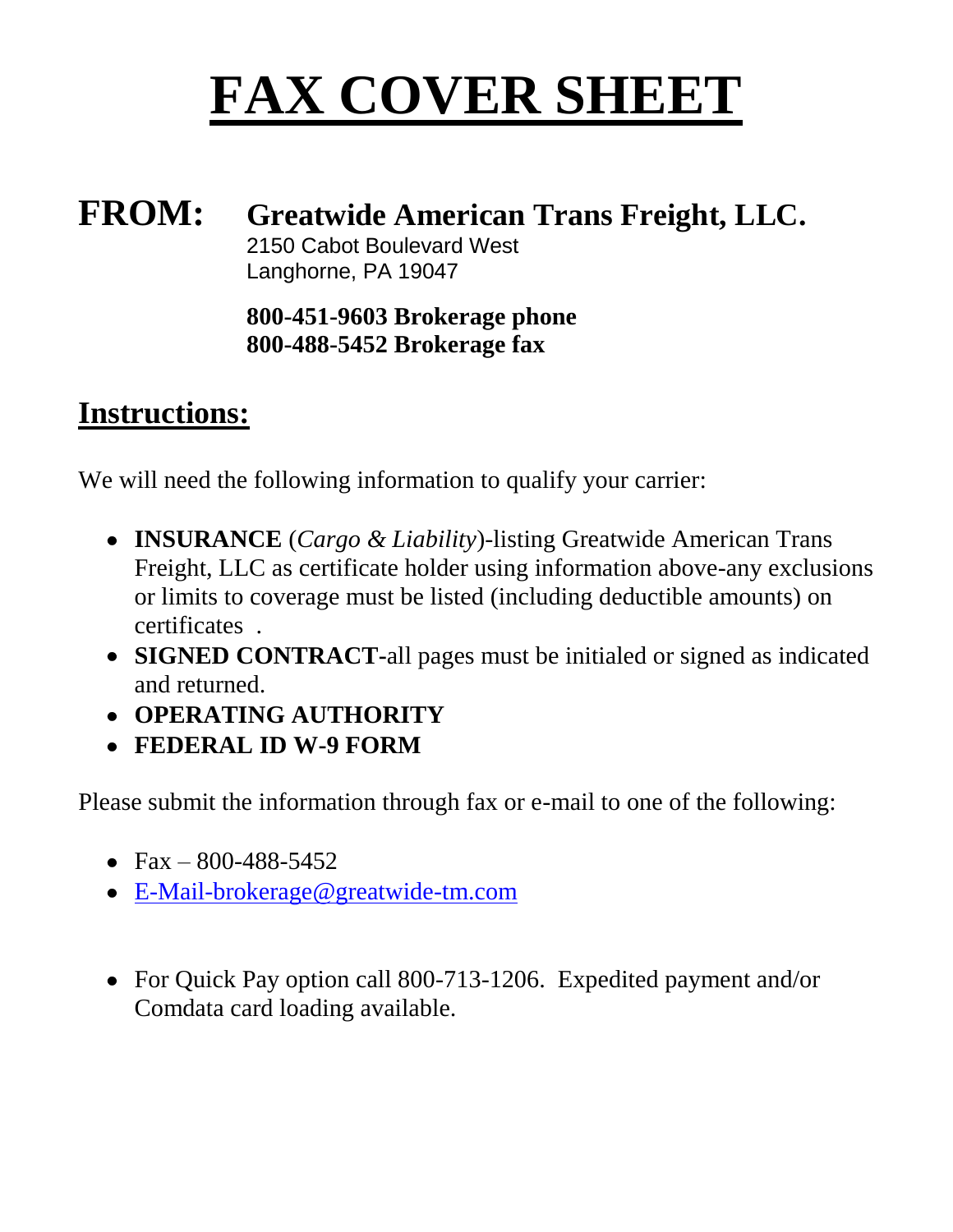# **Carrier Profile**

| <b>Greatwide American Trans Freight Terminal Requesting Setup:</b>                                                                                                                                                             |                                                                                                                                                       |
|--------------------------------------------------------------------------------------------------------------------------------------------------------------------------------------------------------------------------------|-------------------------------------------------------------------------------------------------------------------------------------------------------|
|                                                                                                                                                                                                                                |                                                                                                                                                       |
|                                                                                                                                                                                                                                |                                                                                                                                                       |
| Carrier Name: 2008 and 2008 and 2008 and 2008 and 2008 and 2008 and 2008 and 2008 and 2008 and 2008 and 2008 and 2008 and 2008 and 2008 and 2008 and 2008 and 2008 and 2008 and 2008 and 2008 and 2008 and 2008 and 2008 and 2 |                                                                                                                                                       |
|                                                                                                                                                                                                                                |                                                                                                                                                       |
|                                                                                                                                                                                                                                |                                                                                                                                                       |
|                                                                                                                                                                                                                                |                                                                                                                                                       |
|                                                                                                                                                                                                                                |                                                                                                                                                       |
|                                                                                                                                                                                                                                |                                                                                                                                                       |
| $#$ of Trucks: $\_\_$                                                                                                                                                                                                          |                                                                                                                                                       |
| # of Trailers by Type:<br>Van Ref FB SD Spec:                                                                                                                                                                                  |                                                                                                                                                       |
|                                                                                                                                                                                                                                |                                                                                                                                                       |
| <b>Check List:</b><br><b>Complete Carrier Profile</b><br>Signed Contract (all pages)<br>$\bullet$                                                                                                                              | Insurance Certificate, fax a copy and mail original with (Greatwide American Trans<br>Freight) as a certificate holder. All exclusions must be noted. |

- Copy of W-9 Form
- Copy of Operating Authority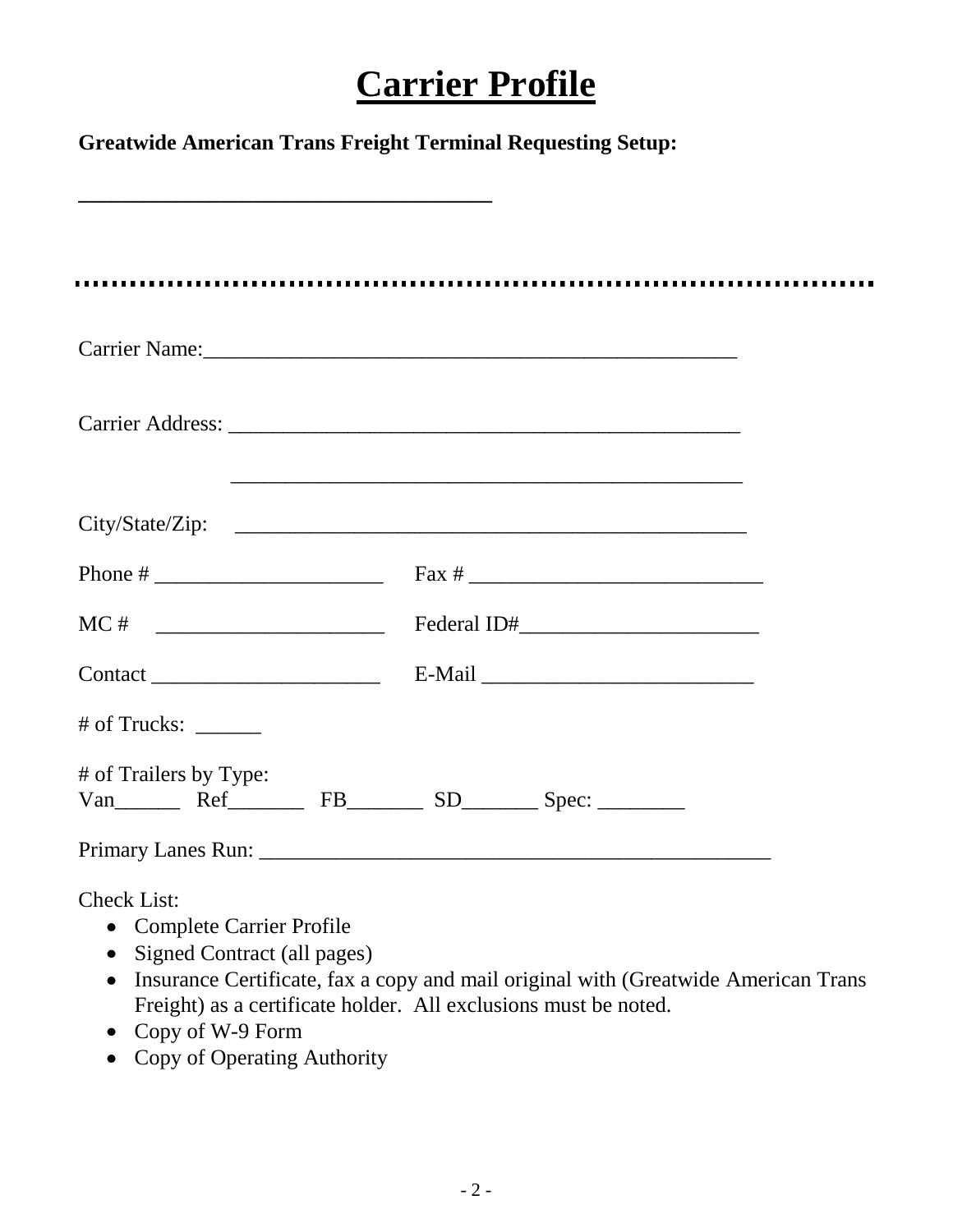#### **CARRIER/BROKER AGREEMENT**

**THIS AGREEMENT** is made and entered into on\_\_\_\_\_\_\_\_\_\_\_, 20\_ \_\_, by and between **Greatwide American Trans Freight, LLC MC-340975** ("BROKER") and \_\_\_\_\_ \_\_\_\_\_\_\_\_\_\_\_\_\_\_\_\_\_\_\_\_\_\_\_\_\_\_\_, MC- ("CARRIER"), (collectively, the "PARTIES" or individually, a "PARTY").

#### **I. Recitals**

**WHEREAS,** BROKER is licensed as a property broker by the Federal Motor Carrier Safety Administration ("FMCSA"), or by appropriate State agencies, and as a licensed broker, arranges for freight transportation; and

**WHEREAS,** CARRIER is authorized to operate in inter-provincial, interstate and/or intrastate commerce and is qualified, competent and available to provide for the transportation services required by BROKER; and

**WHEREAS,** BROKER, from time to time, may arrange for CARRIER to provide transportation services for certain products for BROKER's customers (each a "Customer") pursuant to the terms and conditions of this Agreement.

**NOW THEREFORE**, intending to be legally bound, BROKER and CARRIER agree as follows:

#### **II. Agreement**

#### 1. **TERM AND TERMINATION**.

- (a) The Term of this Agreement shall be for one (1) year and shall automatically renew for successive one (1) year periods; provided, however, that either PARTY may terminate this Agreement at any time by giving forty-five (45) days prior written notice.
- (b) BROKER may additionally terminate this Agreement immediately upon written notice in any of the following events:
	- i. CARRIER loses its operating authority or otherwise becomes disqualified to perform its obligations under this Agreement;
	- ii. CARRIER breaches any covenant, obligation, condition, or requirement imposed upon it by this Agreement, and such breach continues for a period of ten (10) days after written notice thereof from BROKER to CARRIER;
	- iii. CARRIER becomes insolvent or becomes unable to pay its debts in a timely manner;
	- iv. CARRIER fails to comply with the performance metrics imposed upon it at any time by BROKER as set forth in this Agreement;
	- v. CARRIER fails to procure and maintain any of the insurance coverages required by this Agreement; or
	- vi. CARRIER utilizes the services of any brokers or subcontracts transportation of freight tendered by BROKER hereunder to any third party motor carrier or other transportation provider or utilizes a third party logistics provider to perform its obligations under this Agreement without prior written consent of BROKER.
- (c) CARRIER may additionally terminate this Agreement immediately upon written notice if BROKER breaches any covenant, obligation, condition, or requirement imposed upon it by this Agreement and such breach continues for a period of ten (10) days after written notice thereof from CARRIER.

2. **CARRIER'S OPERATING AUTHORITY AND COMPLIANCE WITH LAW**. CARRIER represents and warrants that it is duly and legally qualified in accordance with all federal, state, provincial, territorial, and local laws, statutes, regulations, rules, and ordinances (collectively, "Applicable Law") to provide, as a contract carrier, the transportation services contemplated herein and that at all times it is in

compliance with the Applicable Law. CARRIER further represents and warrants that it does not have an unsatisfactory safety rating issued by any regulatory authority with jurisdiction over CARRIER's operations, including, but not limited to, the Federal Motor Carrier Safety Administration ("FMCSA") of the U.S. Department of Transportation ("DOT"), and is not rated as "deficient" with respect to any Safety Evaluation Area ("SEA") maintained by the FMCSA. CARRIER further agrees to comply with all Applicable Law in the performance of its services under this Agreement. In the event that CARRIER receives an unsatisfactory safety rating, any SEA shall change to "deficient" ,or is otherwise prohibited by Applicable Law from performing services hereunder, CARRIER shall immediately notify BROKER of such fact and shall not carry any loads or goods tendered to CARRIER by BROKER until such prohibition on operations is removed. CARRIER shall notify BROKER immediately of any change in its DOT safety rating, SEA rating and/or CSA score.

#### 3. **PERFORMANCE OF SERVICES**.

- (a) CARRIER's services under this Agreement are designed to meet the needs of BROKER under the specified rates and conditions set forth herein. CARRIER agrees that the terms and conditions of this Agreement apply to all shipments handled by CARRIER for BROKER and that the terms of this Agreement control the relationship between the PARTIES. Regardless of whether they are required by law, any provisions of CARRIER's tariff, terms and conditions, service guide, bill of lading, or similar documentation that are inconsistent with the terms of this Agreement, or which address matters not addressed herein, are inapplicable.
- (b) CARRIER shall transport all shipments provided under this Agreement without delay, and all occurrences which would be probable or certain to cause delay shall be immediately communicated to BROKER by CARRIER. This Agreement does not grant CARRIER an exclusive right to perform any transportation related services for BROKER or any of its Customers.

Initials\_\_\_\_\_\_\_\_\_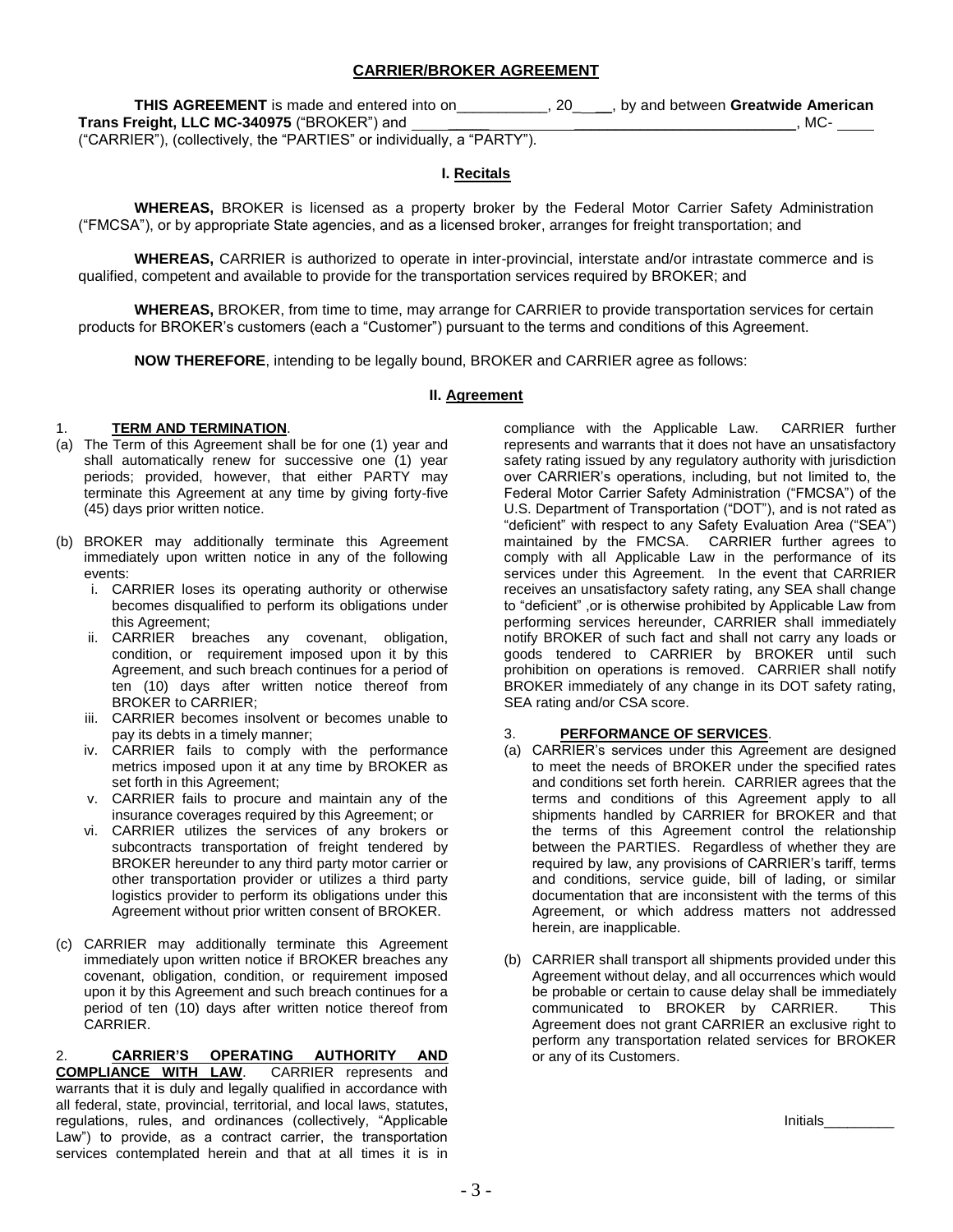(c) CARRIER must provide BROKER with after-hours and weekend contact information where CARRIER can be contacted on days that CARRIER is performing Services. In addition, CARRIER must notify BROKER of its status within two (2) hours of receipt of a shipment, at least one (1) time per day while a shipment is in transit, and within two (2) hours of delivery of a shipment. If CARRIER has not communicated with BROKER in accordance with this provision and Customer's expectations, including but not limited to delivery times, are materially impacted, BROKER may withhold payment to CARRIER related to such Services until the service issues are resolved.

4. **RECEIPTS AND BILLS OF LADING**. Each shipment hereunder shall be evidenced by a bill of lading acceptable to BROKER naming CARRIER as the transporting carrier. The fact that BROKER is named as a "carrier" upon any applicable bill of lading shall not affect its status as a property broker. Upon delivery of each shipment made hereunder, CARRIER shall obtain a receipt showing the kind and quantity of product delivered to the consignee of such shipment at the destination specified by BROKER or the Customer, and CARRIER shall cause such receipt to be signed by the consignee. Any terms, conditions and provisions of the bill of lading, manifest or other form of receipt or contract shall be subject and subordinate to the terms, conditions and provisions of this Agreement. CARRIER's failure to issue a bill of lading shall not affect its liability hereunder. CARRIER shall notify BROKER immediately of any exception made on the bill of lading or delivery receipt.

- 5. **CARRIER'S OPERATIONS**.
- (a) CARRIER shall, at its sole cost and expense:
	- i. furnish all equipment necessary or required for the performance of its obligations hereunder (the "Equipment");
	- ii. pay all expenses related, in any way, with the use and operation of the Equipment, including but not limited to equipment use fees and taxes, fuel tax payments, road taxes, equipment license fees, and driver's license fees;
	- iii. maintain the Equipment in good repair, mechanical condition and appearance, including but not limited to such Equipment being clean, insect and rodent free, water tight (if applicable) and uncontaminated from prior use; and
	- iv. utilize only competent, able and legally licensed personnel.
- (b) CARRIER shall utilize only competent, able and legally licensed personnel in the performance of services hereunder. CARRIER shall have full control of such personnel. CARRIER shall be solely responsible for ensuring, and will ensure, at CARRIER's cost and expense, that such personnel are fully qualified to perform services hereunder, and that such personnel have access to all locations into which access is necessary to perform services under this Agreement.
- (c) CARRIER shall perform the services hereunder as an independent contractor, and assumes complete responsibility for all state and federal taxes, assessments, insurance (including, but not limited to, workers' compensation, unemployment compensation, disability, pension and social security insurance) and any other financial obligations arising out of the transportation performed hereunder.
- (d) CARRIER shall be solely responsible for compliance with all provisions of Applicable Law regarding over-dimension<br>and overweight loads. CARRIER shall be solely CARRIER shall be solely responsible for its day to day operations including, but not limited to, setting appropriate routes to ensure that transportation of shipments is accomplished in accordance with all Applicable Laws and to otherwise ensure shipments are not damaged in transit.
- (e) CARRIER shall maintain appropriate security infrastructure to ensure the physical security of shipments and equipment handled under the terms of this Agreement.
- (f) Any additional Customer-specific requirements shall be set forth on the applicable Appendix A.

#### 6. **RATES & PAYMENTS**.

- (a) Unless otherwise stated in a separate Rate Confirmation Agreement signed by the PARTIES, CARRIER will invoice and BROKER will pay the rates and charges set forth on the Rate Schedule attached hereto as Appendix B and/or in the applicable Appendix A, for transportation services performed under this Agreement. Any accessorial charges not approved at the time of tender notification must be approved in writing by BROKER prior to incurring such charges in order to be paid. CARRIER will send invoices to BROKER. CARRIER represents and warrants that there are no other applicable rates or charges except those established in this Agreement or in any Rate Confirmation Sheet signed by BROKER. Each Appendix A and Appendix B can be supplemented or revised only by written agreement signed by both PARTIES and such rate shall be deemed incorporated into Appendix A or Appendix B, as applicable.
- (b) The Rate Confirmation Agreement shall be in the form specified in Appendix C. The Rate Confirmation Agreement shall be signed and agreed to by CARRIER and BROKER before each shipment to which such Rate Confirmation Agreement applies. If the Rate Confirmation Agreement has not been signed but CARRIER accepts the relevant shipment without objecting to the rates in writing, CARRIER shall be deemed to have accepted the rates in the Rate Confirmation Agreement.
- (c) In the event service is provided and it is subsequently discovered that there was no applicable or understood rate in Appendix B or in a separate Rate Confirmation Agreement, the PARTIES agree that BROKER shall pay a commercially reasonable rate for such services in accordance with rates paid by BROKER for similar services. The PARTIES agree that the rate paid by BROKER and collected by CARRIER shall be the agreed upon contract rate of the PARTIES for the services provided, unless such rate is objected to by CARRIER in writing within thirty (30) days after receipt of payment from BROKER.

Initials\_\_\_\_\_\_\_\_\_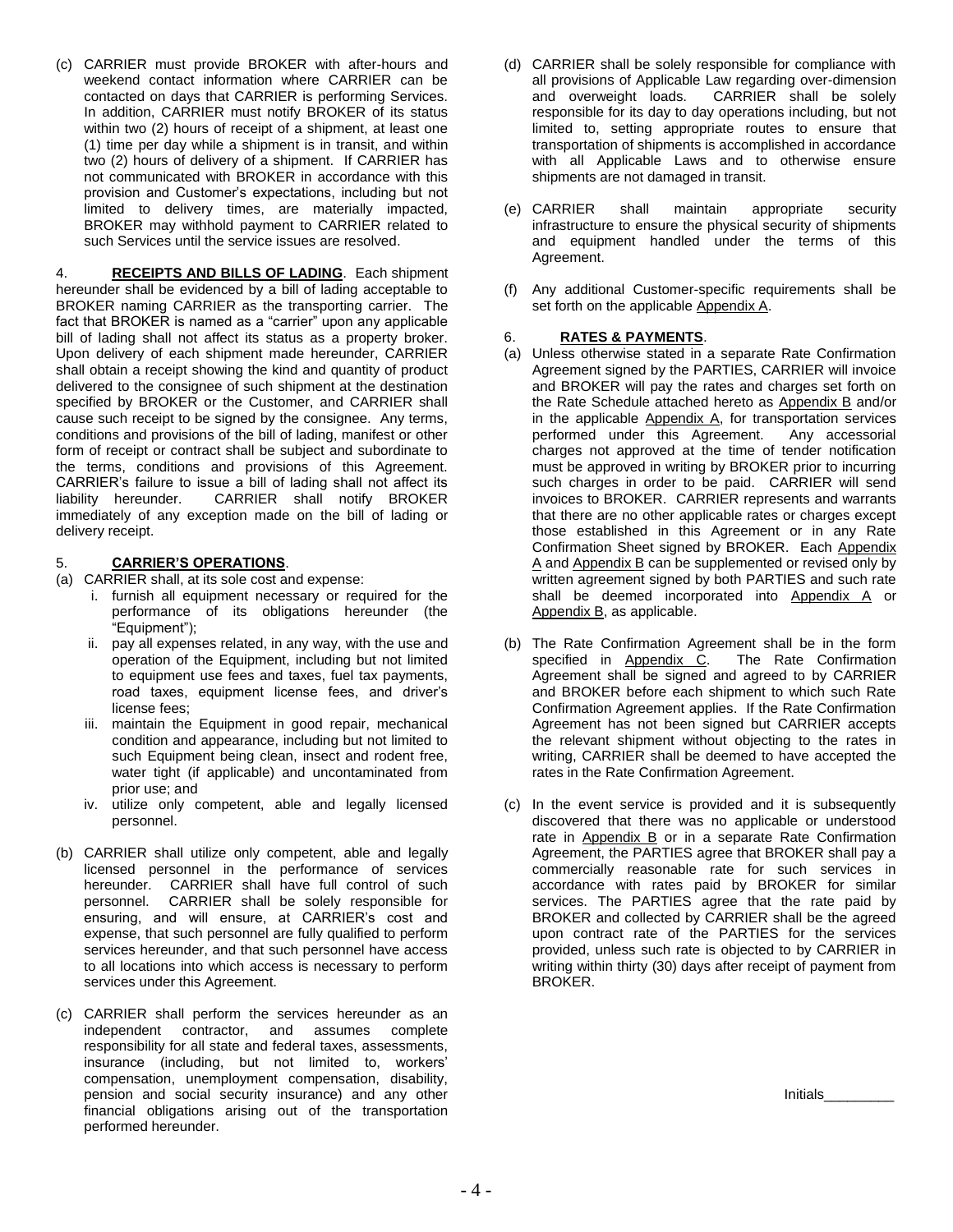- (d) Payment by BROKER will be made within thirty (30) days of receipt by BROKER of CARRIER's freight bill, bill of lading, clear delivery receipt, and any other necessary billing documents enabling BROKER to ascertain that service has been provided at the agreed upon charge. CARRIER's failure to provide BROKER with a legible copy or photocopy of the bill of lading or other proof of delivery will result in CARRIER being held responsible to BROKER for any and all revenues that are uncollected by BROKER because of CARRIER's failure to provide needed support paperwork to BROKER.
- (e) CARRIER agrees that BROKER has the exclusive right to handle all billing of freight charges to the Customer for the transportation services provided herein, and, as such, CARRIER agrees to refrain from all collection efforts against the shipper, receiver, or the Customer without prior written approval of BROKER.
- (f) CARRIER further agrees that BROKER has the discretionary right to offset any amounts owed by CARRIER hereunder for liability incurred by CARRIER, including, but not limited to, claims for freight, loss, damage, or delay from any payments owed to CARRIER.
- (g) CARRIER shall submit all freight bills within 180 days of delivery or waive its right to payment for services rendered with respect to such late submitted invoices. Claims for undercharges or overcharges must be brought within 180 days of affected PARTY's receipt of the original invoice giving rise to such claim. Assuming CARRIER has complied with the foregoing invoicing obligations, CARRIER shall bring suit related to unpaid freight charges or undercharges within 18 months of the date of delivery or its right to sue or otherwise seek payment shall be waived. BROKER shall bring suit related to overcharges within 18 months of the date of delivery.

7. **WAIVER OF CARRIER'S LIEN**. CARRIER shall not withhold any goods transported under this Agreement on account of any dispute as to rates or any alleged failure of BROKER to pay charges incurred under this Agreement. CARRIER is relying upon the general credit of BROKER and hereby waives and releases all liens which CARRIER might otherwise have to any goods of BROKER or its Customer in the possession or control of CARRIER.

#### 8. **FREIGHT LOSS, DAMAGE OR DELAY**.

- (a) Unless otherwise set forth in the applicable Appendix A, CARRIER shall have the sole and exclusive care, custody and control of the cargo tendered hereunder from the time it is delivered to CARRIER for transportation until delivery to the consignee accompanied by the appropriate receipts. CARRIER shall notify BROKER immediately in the event any such cargo is lost (including stolen), damaged or destroyed, or in the event CARRIER becomes aware that applicable delivery schedules will not be met.
- (b) CARRIER assumes the liability of a motor carrier under Carmack Amendment as currently codified at 49 U.S.C. § 14706 for loss, delay, damage to or destruction of any and all goods or property tendered to CARRIER pursuant to this Agreement while under CARRIER's care, custody or control.
- (c) CARRIER shall be liable for the full value of the cargo lost, damaged, delayed, or destroyed, except that CARRIER's full value liability shall not exceed \$100,000 (U.S. Dollars)

per shipment unless agreed upon in writing by the PARTIES (such agreement may, but need not necessarily, take the form of a declared value declaration). No other limitation of liability shall apply unless specifically agreed to in writing by BROKER prior to CARRIER's receipt of the specific shipments to which such limitation applies, and BROKER's agreement to a limitation shall not be construed as a waiver of full value liability with respect to any other goods tendered to CARRIER. CARRIER shall be fully responsible for investigating any claim for cargo loss, damage, delay, or destruction. BROKER shall reasonably assist CARRIER in investigating any such claim.

- (d) If salvage is allowed by Customer, consignee or consignor (as such interests shall entitle), the measure of loss, damage, destruction, or injury shall be the invoice value less reasonable salvage value, if any. CARRIER shall pay to BROKER, or allow BROKER to deduct from the amount BROKER owes CARRIER, Customer's full actual loss for the kind and quantity of commodities so lost, delayed, damaged or destroyed. Payments by CARRIER to BROKER, pursuant to this section, shall be made within thirty (30) days following receipt by CARRIER of BROKER's or Customer's undisputed claim and supporting documentation. CARRIER must pay, settle or deny any claims within such thirty (30) days of receipt of the claim. Any denial of a claim must state a lawful reason for declining to accept responsibility and shall be stated by CARRIER and not by its insurer.
- (e) CARRIER shall not salvage or otherwise dispose of any goods without the prior authorization of BROKER, Customer, consignee, or consignor (as such interests shall entitle). If CARRIER is permitted to salvage or otherwise dispose of goods, CARRIER must comply with all instructions provided by BROKER or Customer. CARRIER waives any additional rights to process claims and handle salvage, including, but not limited to, the provisions of 49 C.F.R. Part 370, and waives any right to dispute the value of salvage, if any, determined by Customer, consignee, or consignor (as such interests shall entitle).
- (f) Exclusions from coverage contained in CARRIER's Cargo Insurance as required herein shall not affect CARRIER's liability for freight loss, damage, or delay.

9. **INSURANCE**. Unless otherwise set forth in the applicable Appendix A, CARRIER shall procure and maintain, at its sole cost and expense, the following insurance coverages:

- (a) Automobile liability and property damage insurance ("AL") with a reputable and financially responsible insurance company insuring CARRIER in an amount not less than \$1,000,000.00 (U.S. Dollars) per occurrence, or such larger amount as required by applicable law.
- (b) Commercial General Liability ("CGL") Insurance covering the transportation of shipments and other operations under this Agreement in an amount not less than \$1,000,000.00 (U.S. Dollars) per occurrence. Such insurance shall also cover CARRIER's contractual liability under this Agreement.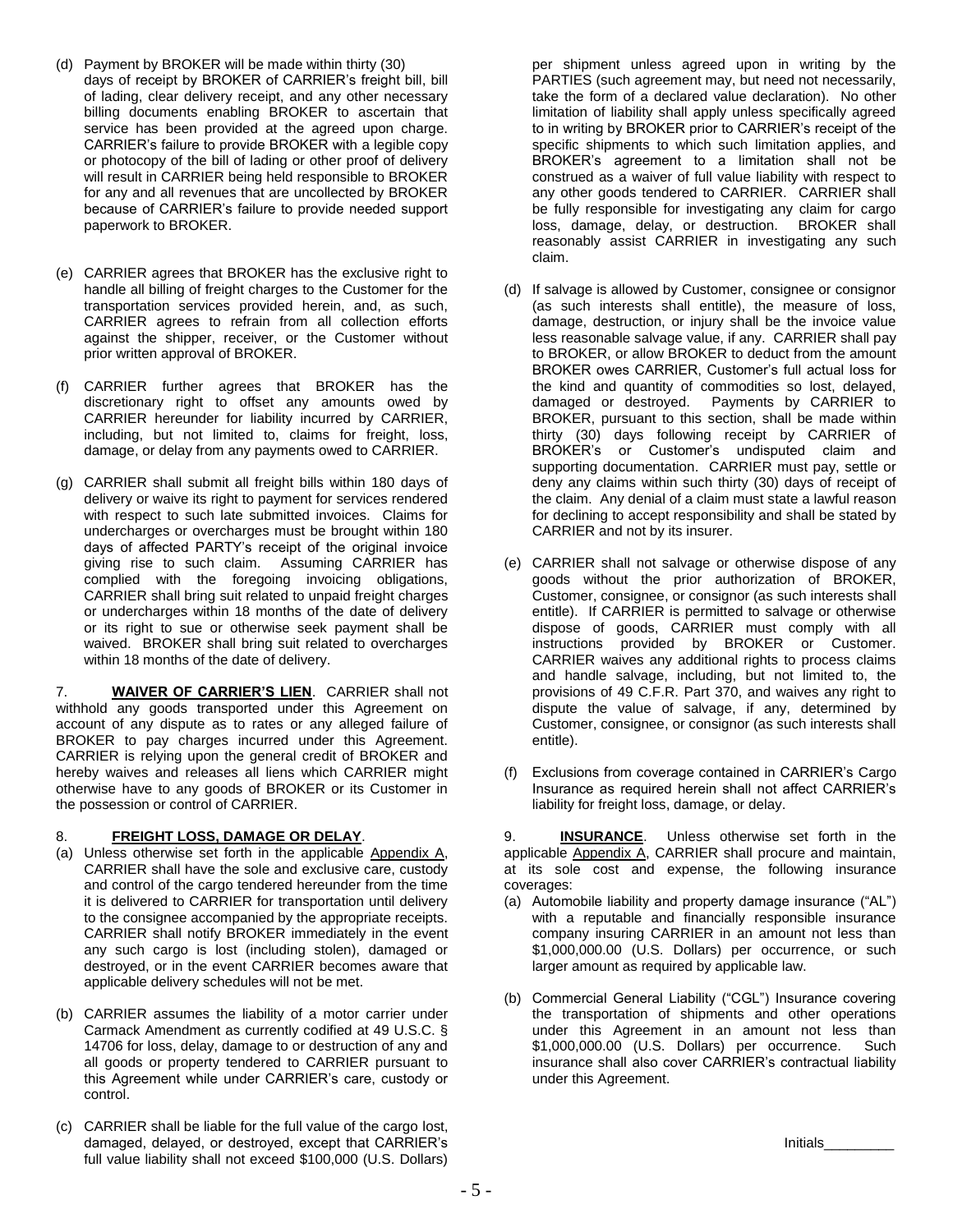- (c) All Risk Broad Form Motor Truck Cargo Legal Liability ("Cargo") insurance in an amount not less than \$100,000.00 (U.S. Dollars) per occurrence. The coverage provided under the policy shall have no exclusions or restrictions of any type that would foreseeably preclude coverage relating to cargo claims.
- (d) Statutory Workers' Compensation Insurance coverage in such amounts and in such form as required by applicable state law and, if CARRIER has employees, Employer's Liability coverage in an amount not less than \$1,000,000.00 (U.S. Dollars).
- (e) All insurance policies required by this Agreement shall, as applicable, be primary and shall waive subrogation and contribution against BROKER. CARRIER shall furnish to BROKER written certificates obtained from the insurance carrier showing that such insurance has been procured, is being properly maintained, the expiration date, and specifying that the insurance carrier shall endeavor to provide written notice of cancellation or modification of the policies to BROKER at least thirty (30) days prior to such cancellation or modification. In addition, BROKER shall be named as an additional insured on CARRIER's CGL and AL policies, and as a certificate holder on the Cargo policy as evidenced by an endorsement on the certificates of insurance.
- (f) CARRIER shall cause each Customer to be named as an additional insured for Carrier's CGL and AL policies. Such additional insured status shall be evidenced by a blanket additional insured endorsement from Carrier's insurer that states the following: "Additional Insured(s): any person or organization whom you have agreed to include as an additional insured under a written contract."

10. **USE OF BROKER'S TRAILER(S) BY CARRIER**. In the event that CARRIER utilizes a trailer owned by or leased to BROKER, or otherwise provided to CARRIER by BROKER ("Trailer(s)") for the performance of the Services contemplated hereunder, CARRIER shall be liable for any damage to Trailers, destruction of Trailers, theft from or of Trailers, theft of any contents of Trailers, and for any claims for bodily injury (including death) or property damage caused by any Trailer(s) regardless of whether such damage, injury, destruction, or theft is caused or occurs while the Trailer is attached or unattached to any power unit operated by CARRIER, except to the extent such damage, destruction, or theft is caused by the negligence, recklessness, or willful misconduct of BROKER. The initial burden of proving such damage, injury, destruction, or theft resulted from the negligence, recklessness, or willful misconduct of BROKER in any proceeding brought pursuant to this Agreement shall rest on CARRIER. In the event that applicable state law does not allow BROKER to waive liability to the extent contained in this provision, the PARTIES expressly agree that BROKER's liability will be waived to the fullest extent allowed by applicable state law.

11. **INDEMNITY**. CARRIER shall defend, indemnify, and hold BROKER and the Customer harmless from and against all loss, liability, damage, claim, fine, cost or expense, including reasonable attorney's fees, arising out of or in any way related to the negligence, willful misconduct or breach of this Agreement by CARRIER, its employees or independent contractors working for CARRIER (collectively, the "Claims"), including, but not limited to, Claims for or related to personal injury (including death), property damage and CARRIER's possession, use, maintenance, custody or operation of the

Equipment; provided, however, that CARRIER's indemnification and hold harmless obligations under this paragraph will not apply to the extent that any Claim is attributable to the negligence or willful misconduct of BROKER or the Customer. CARRIER's liability for cargo loss or damage under this provision is limited to the liability and amounts set forth in Paragraph 8.

CARRIER shall keep BROKER and the Customer advised of the status of the Claims and shall not settle or compromise any Claim without the indemnified party's(ies') consent unless the proposed settlement or compromise includes a full release of the indemnified party(ies) without admission of liability on the part of the indemnified party(ies) and without payment or restriction imposed or sought from the indemnified party(ies).

12. **CONFIDENTIALITY**. Neither PARTY may disclose the terms of this Agreement to a third party without the written consent of the other PARTY except (1) as required by law or regulation; (2) disclosure is made to its parent, subsidiary or affiliate company; or (3) to facilitate rating or auditing of transportation charges by an authorized agent and such agent agrees to keep the terms of the Agreement confidential. In addition, during the term of this Agreement, CARRIER may be provided with or exposed to confidential and/or proprietary information of BROKER, including but not limited to Customer information. CARRIER agrees to hold all such information in confidence, divulging such information only to those individuals affiliated with CARRIER that have an actual need to know and who have been informed of the nondisclosure obligations of this Agreement. No confidential or proprietary information shall be divulged to a third party or used for commercial purposes without the prior written consent of BROKER. These confidentiality obligations shall survive the termination of this Agreement for a period of five (5) years. In addition, CARRIER shall not utilize BROKER's or the Customer's name or identity in any advertising or promotional communications without express written confirmation of BROKER consent.

13. **NON-SOLICITATION**. During the term of this Agreement or for twelve (12) months thereafter, CARRIER will not accept traffic from any shipper, consignor, consignee or Customer of BROKER where: (1) the availability of such traffic first became known to CARRIER as a result of BROKER's efforts; or (2) the traffic of the shipper, consignor, consignee or Customer of BROKER was first tendered to CARRIER by BROKER. If CARRIER breaches this Agreement and moves shipments obtained directly from Customers of BROKER during the term of this Agreement or for twelve (12) months thereafter without utilizing the services of BROKER, CARRIER shall be obligated to pay BROKER, for a period of fifteen (15) months thereafter, commissions in the amount of thirty-five percent (35%) of the transportation revenue resulting from traffic transported for the Customer, and CARRIER shall provide BROKER with all documentation requested by BROKER to verify such transportation revenue.

Initials\_\_\_\_\_\_\_\_\_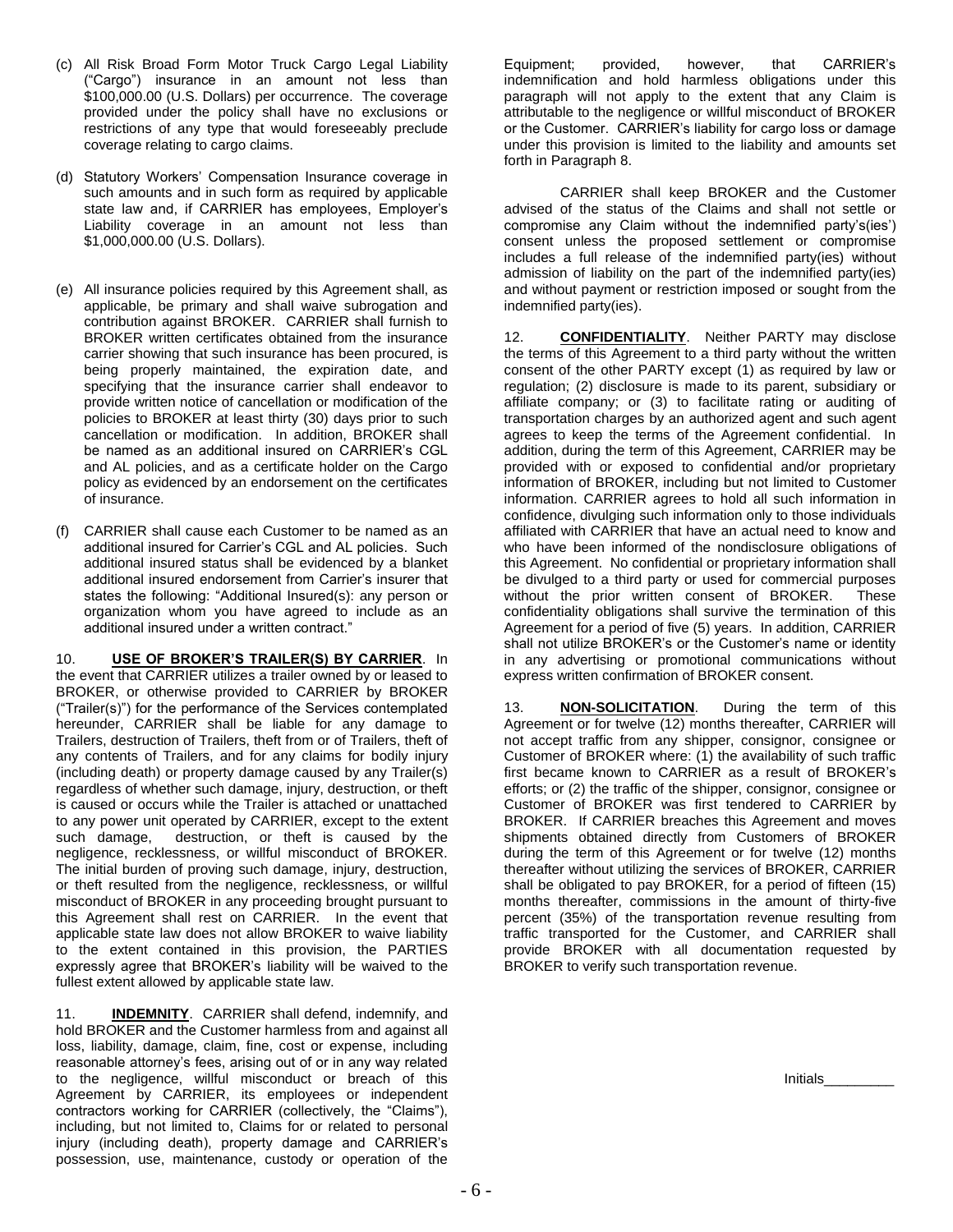14. **SUB-CONTRACT PROHIBITION**. CARRIER specifically agrees that all freight tendered to it by BROKER shall be transported on equipment operated only under the authority of CARRIER, and that CARRIER shall not in any manner sub-contract, broker, or in any other form arrange for the freight to be transported by a third party without the prior written consent of BROKER. In the event that CARRIER breaches this provision, CARRIER shall remain directly liable to BROKER as if CARRIER transported such freight under its own authority in accordance with this provision, and shall further hold harmless and indemnify BROKER from any and all loss, liability, damage, claim, fine, cost or expense, including reasonable attorney's fees, arising out of or in any way related to the use of any subcontractor in violation of this provision regardless of whether arising from the conduct or omissions of CARRIER, the subcontractor, or any other third party.

15. **BROKER'S RECORDS**. To the extent allowable under Applicable Law, CARRIER hereby waives its right to obtain copies of BROKER's records as provided for under 49 C.F.R. Part 371. Notwithstanding the foregoing, to the extent that CARRIER obtains records set forth in 49 C.F.R. § 371.3 by any means whatsoever, CARRIER agrees to refrain from utilizing such records in negotiating for the provision of services with any third party, including existing customers of BROKER. CARRIER further agrees and understands that all such records comprise BROKER's confidential information and trade-secrets. Nothing in this section is intended to relieve CARRIER of any other obligations imposed upon it by this Agreement, or to limit any rights of BROKER to enforce such obligations.

16. **ASSIGNMENT/MODIFICATION/BENEFIT OF AGREEMENT**. This Agreement may not be assigned or transferred in whole or in part by either PARTY absent the prior written consent of other PARTY; except that BROKER may assign this Agreement to an affiliate of BROKER without the

prior written consent of CARRIER. This Agreement supersedes all other agreements with regard to the subject matter hereof and all tariffs, rates, classifications and schedules published, filed or otherwise maintained by CARRIER. This Agreement shall be binding upon and inure to the benefit of the parties hereto.

17. **SEVERABILITY**. In the event that the operation of any portion of this Agreement results in a violation of any law, the PARTIES agree that such portion shall be severable and that the remaining provisions of this Agreement shall continue in full force and effect.

18. **WAIVER**. CARRIER and BROKER expressly waive any and all rights and remedies allowed under 49 U.S.C. § 14101 to the extent that such rights and remedies conflict with this Agreement. Failure of a PARTY to insist upon the other PARTY's performance under this Agreement or to exercise any right or privilege arising hereunder shall not be a waiver of any such rights or privileges herein.

19. **DISPUTE RESOLUTION**. This Agreement shall be deemed to have been drawn in accordance with the statutes and laws of the state of Texas. In the event of any disagreement or dispute, the laws of Texas shall apply. All such disagreements or disputes shall be submitted to the court of proper jurisdiction in the state of Texas and the PARTIES hereby agree to the exclusive jurisdiction of the courts located in the state of Texas. Notwithstanding the foregoing, the PARTIES may mutually agree in writing to submit any such disagreement or dispute to binding arbitration.

20. **COMPLETE AGREEMENT**. This Agreement constitutes the entire agreement of the Parties with reference to the subject matters herein, and may not be changed, waived, or modified except in writing signed by both PARTIES.

**IN WITNESS WHEREOF**, the parties hereto have caused this Agreement to be executed in their respective names by their duly authorized representatives as of the date first above written.

| BROKER: Greatwide American Trans Freight, LLC CARRIER: CARRIER: CARRIER: CARRIER: |                                                  |          |                                                          |
|-----------------------------------------------------------------------------------|--------------------------------------------------|----------|----------------------------------------------------------|
|                                                                                   |                                                  |          |                                                          |
|                                                                                   |                                                  |          |                                                          |
|                                                                                   |                                                  |          |                                                          |
|                                                                                   |                                                  |          |                                                          |
| Address:                                                                          | 2150 Cabot Boulevard West<br>Langhorne, PA 19047 | Address: | <u> 1980 - Jan Stein Stein, fransk politik (f. 1980)</u> |
|                                                                                   |                                                  |          |                                                          |
|                                                                                   |                                                  |          |                                                          |
|                                                                                   |                                                  | Phone:   |                                                          |
|                                                                                   |                                                  | Fax:     |                                                          |
|                                                                                   |                                                  | FID No:  |                                                          |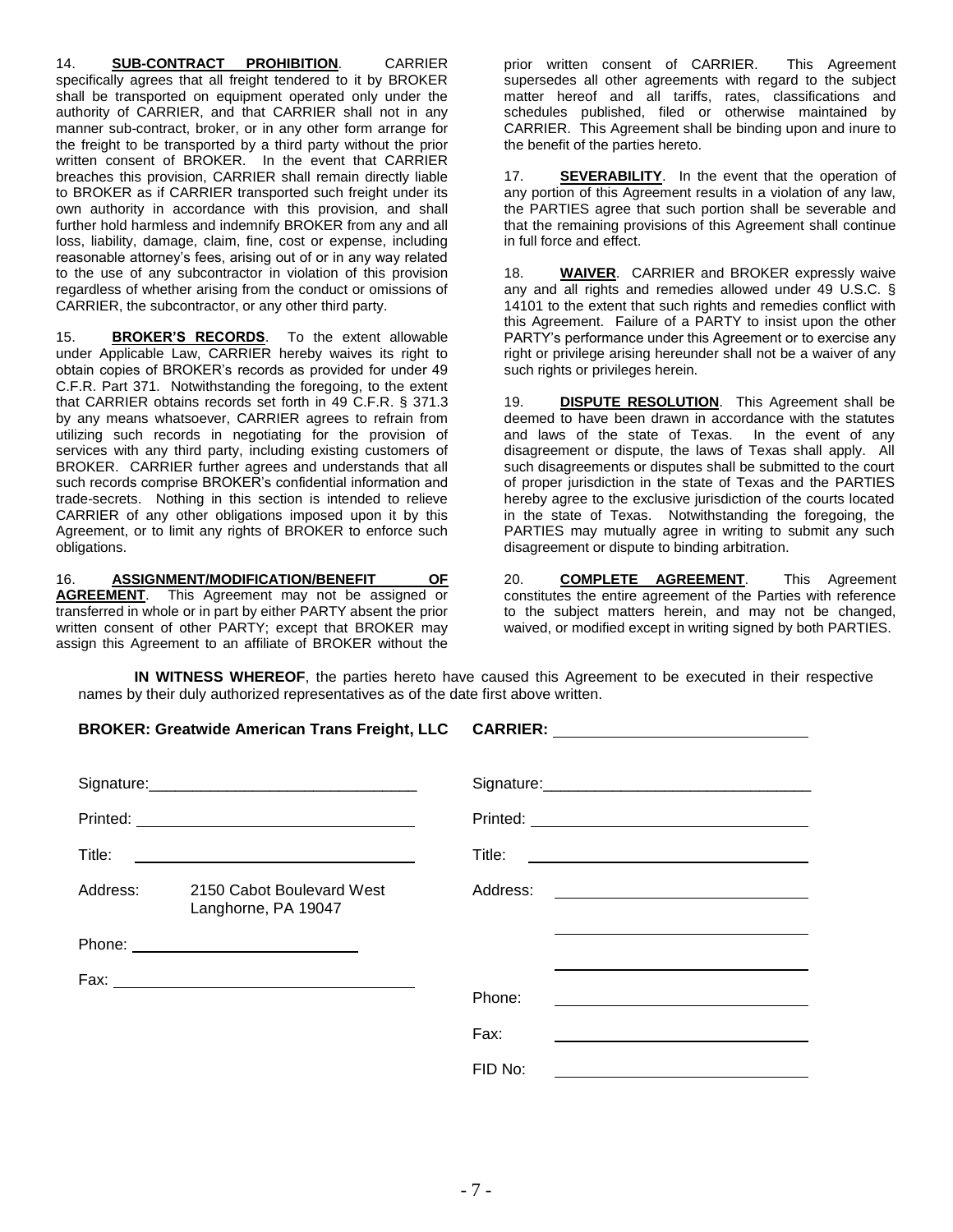#### **APPENDIX A to CARRIER/BROKER AGREEMENT**

1. Customer and Location. This Appendix A shall apply to the following location(s):

2. Charges. In accordance with Paragraph 6 of the Agreement, the rates applying to the transportation services to be provided pursuant to the Agreement are set forth below:

2. Payments. In accordance with Paragraph 6 of the Agreement, any special payment requirements are set forth below:

3. Freight Loss, Damage or Delay. In accordance with Paragraph 8 of the Agreement, any special provisions dealing with cargo loss and damage claims are set forth below:

4. Insurance. In accordance with Paragraph 9 of the Agreement, any special insurance requirements are set forth below:

5. Customer Requirements. In accordance with Paragraph 5 of the Agreement, any special Customer requirements are set forth below:

**BROKER: Greatwide American Trans Freight, CARRIER: LLC.**

Signature:\_\_\_\_\_\_\_\_\_\_\_\_\_\_\_\_\_\_\_\_\_\_\_\_\_\_\_\_\_\_\_ Printed: Title: **The Community of the Community of the Community of the Community of the Community of the Community of the Community of the Community of the Community of the Community of the Community of the Community of the Commun** Signature:\_\_\_\_\_\_\_\_\_\_\_\_\_\_\_\_\_\_\_\_\_\_\_\_\_\_\_\_\_\_\_ Printed: **Example 2018** Title: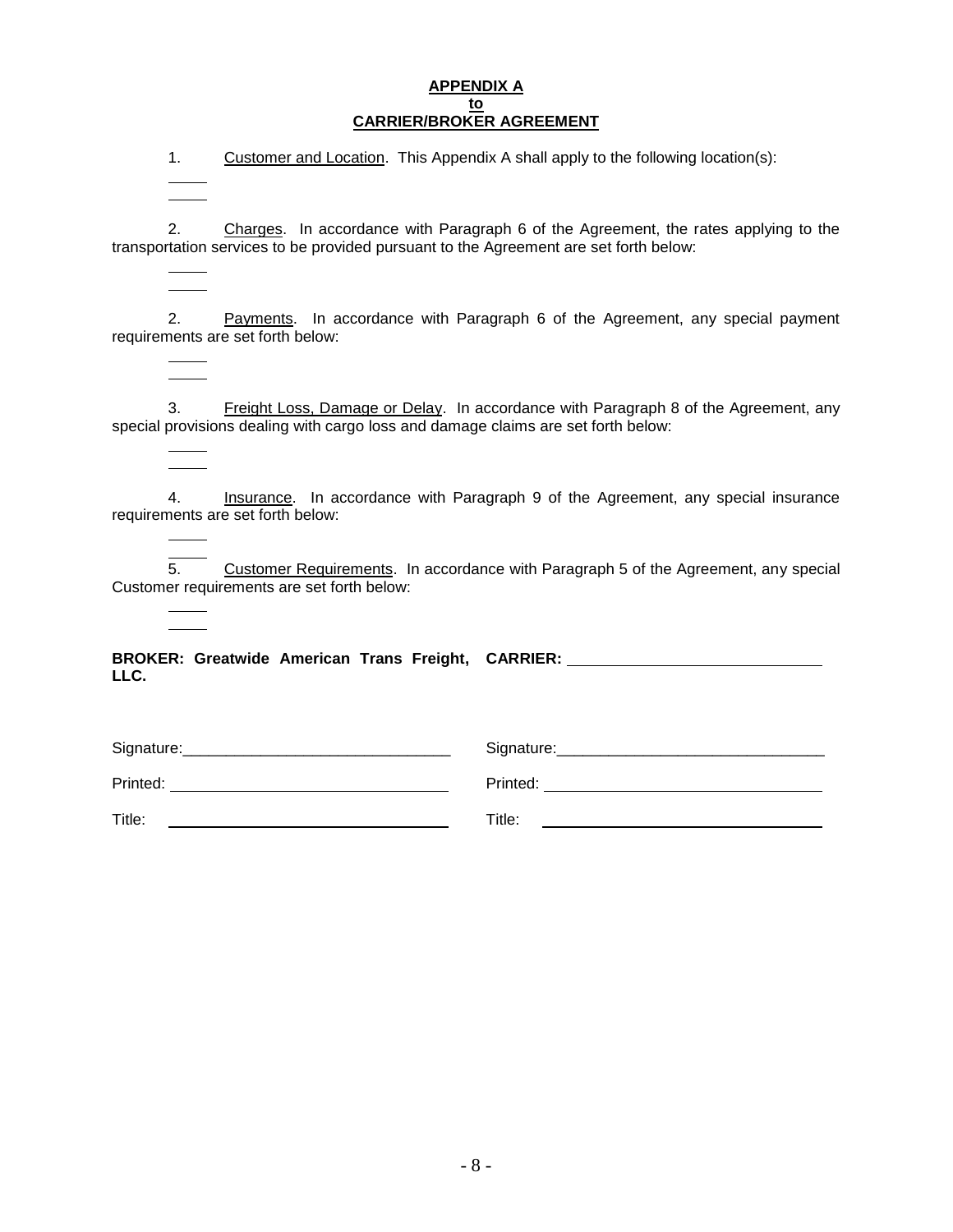#### **APPENDIX B to CARRIER/BROKER AGREEMENT**

### **Rate Schedule**